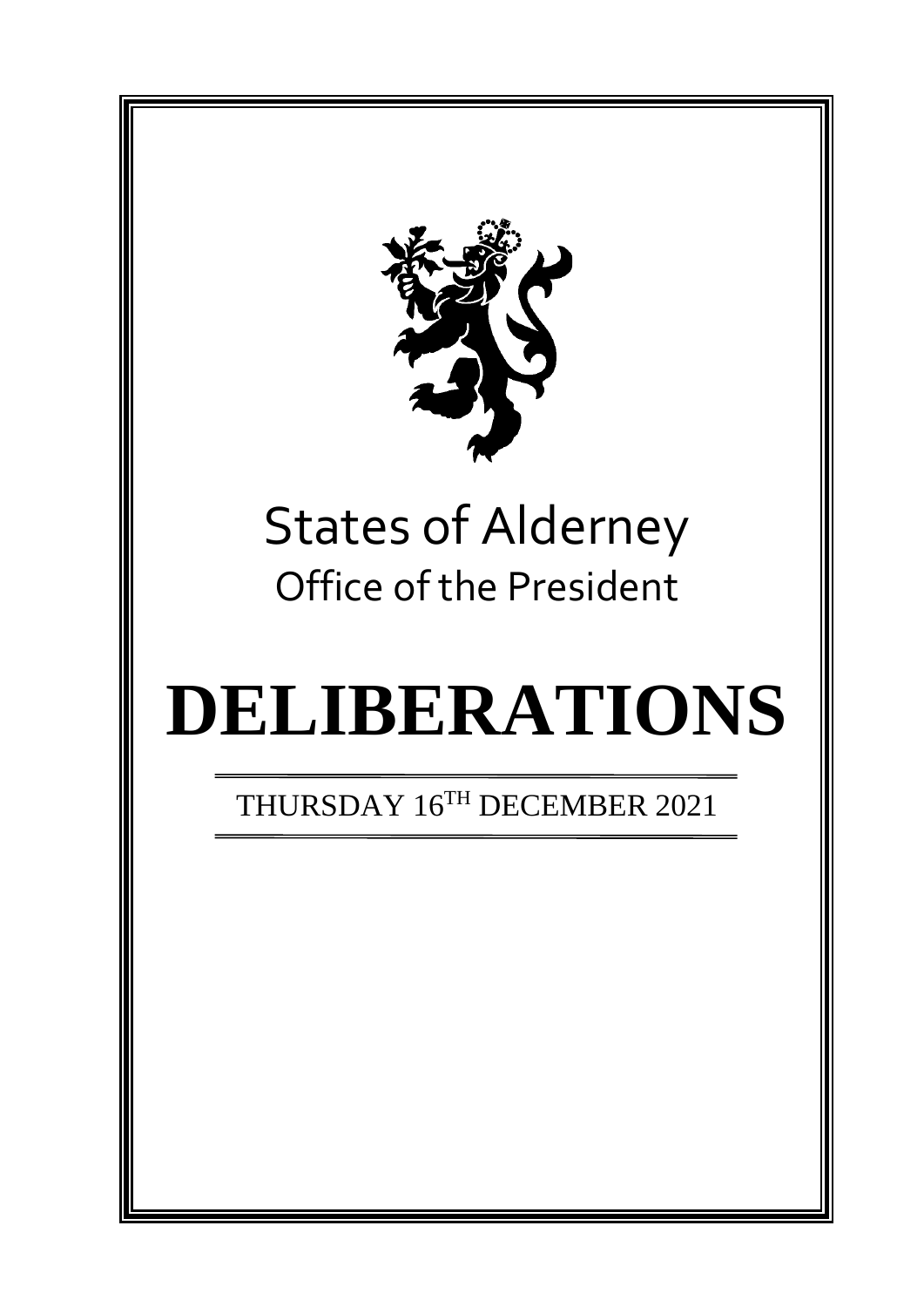# **STATES OF ALDERNEY**

## **DELIBERATIONS**

# **FOR THE STATES MEETING**

## **ON THURSDAY 16 TH DECEMBER 2021 AT 1430HRS**

Present: Mr William Tate, President Mr Bill Abel Ms Annie Burgess Mr Ian Carter Mr Kevin Gentle Mr Christian Harris Mr Rhys Jenkins Mr Boyd Kelly Mr Graham McKinley OBE Mr Steve Roberts Mr Alex Snowdon

Mr Roy Burke represented His Excellency The Lieutenant-Governor of the Bailiwick of Guernsey.

#### **Item I Emergency Powers (Coronavirus) (General Provision) (Bailiwick of Guernsey) (No.13) Regulations, 2021**

**The States of Alderney resolved not to annul "The Emergency Powers (Coronavirus) (General Provision) (Bailiwick of Guernsey) (No.13) Regulations, 2021".**

Proposed by Mr Bill Abel Seconded by Mr Alex Snowdon

Approved unanimously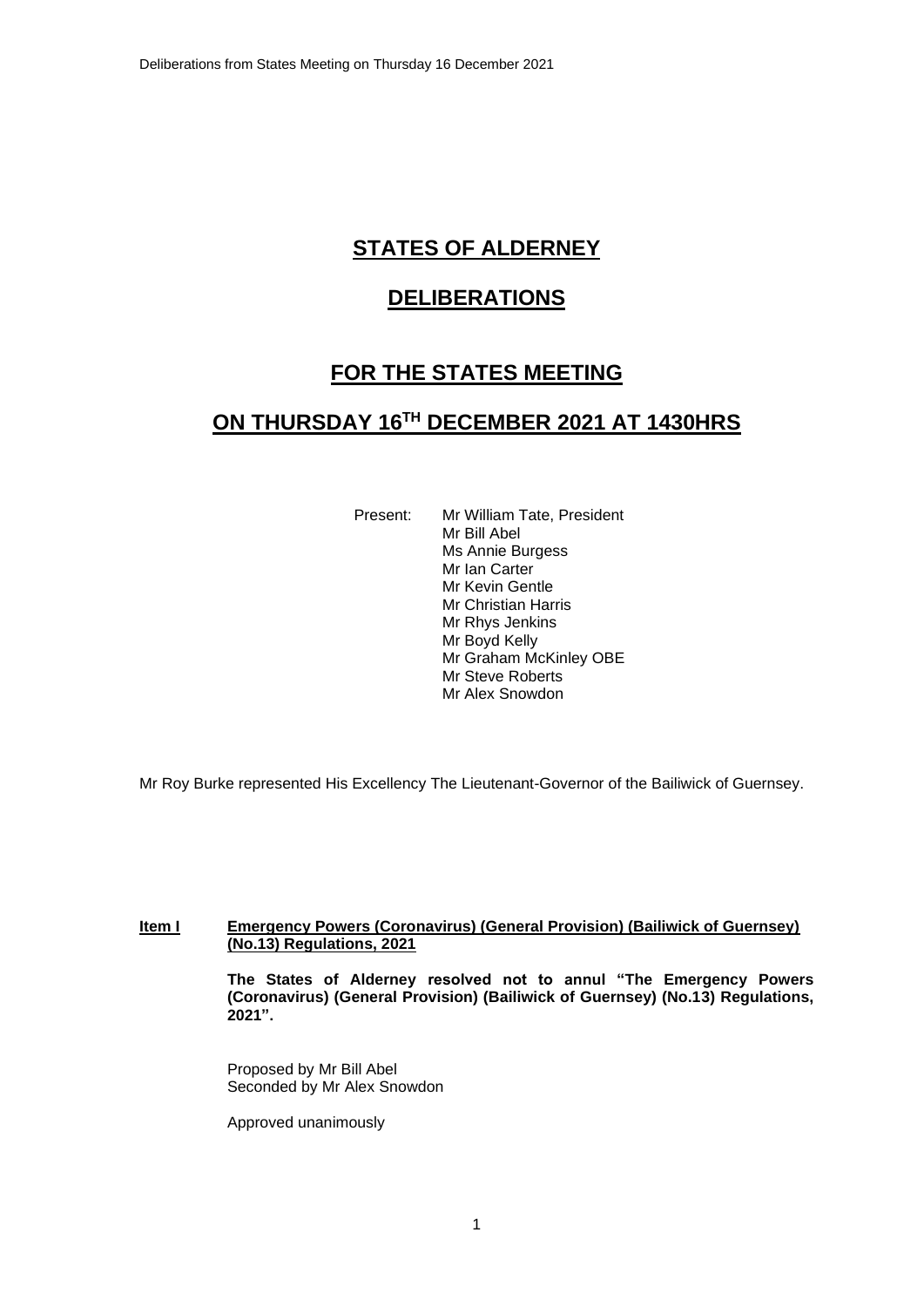#### **Item II Emergency Powers (Coronavirus) (General Provision) (Bailiwick of Guernsey) (No.13) (Amendment) Regulations, 2021**

**The States of Alderney resolved not to annul "The Emergency Powers (Coronavirus) (General Provision) (Bailiwick of Guernsey) (No.13) (Amendment) Regulations, 2021".**

Proposed by Mr Bill Abel Seconded by Mr Alex Snowdon

Approved unanimously

#### **Item III The Companies (Alderney) (Amendment) Ordinance, 2021**

**The States of Alderney resolved to approve "The Companies (Alderney) (Amendment) Ordinance, 2021".**

Proposed by Mr Bill Abel Seconded by Mr Kevin Gentle Approved unanimously

#### **Item IV Alderney Property Tax (Amendment) Ordinance 2021**

**The States of Alderney resolved to approve "The Alderney Property Tax (Amendment) Ordinance, 2021".**

Proposed by Mr Bill Abel Seconded by Mr Christian Harris

Approved unanimously

#### **Item V Occupier's Rate (Level for 2022) Ordinance, 2021**

**The States of Alderney resolved to approve "The Occupier's Rate (Level for 2022) Ordinance, 2021".**

Proposed by Mr Bill Abel Seconded by Mr Christian Harris

Approved unanimously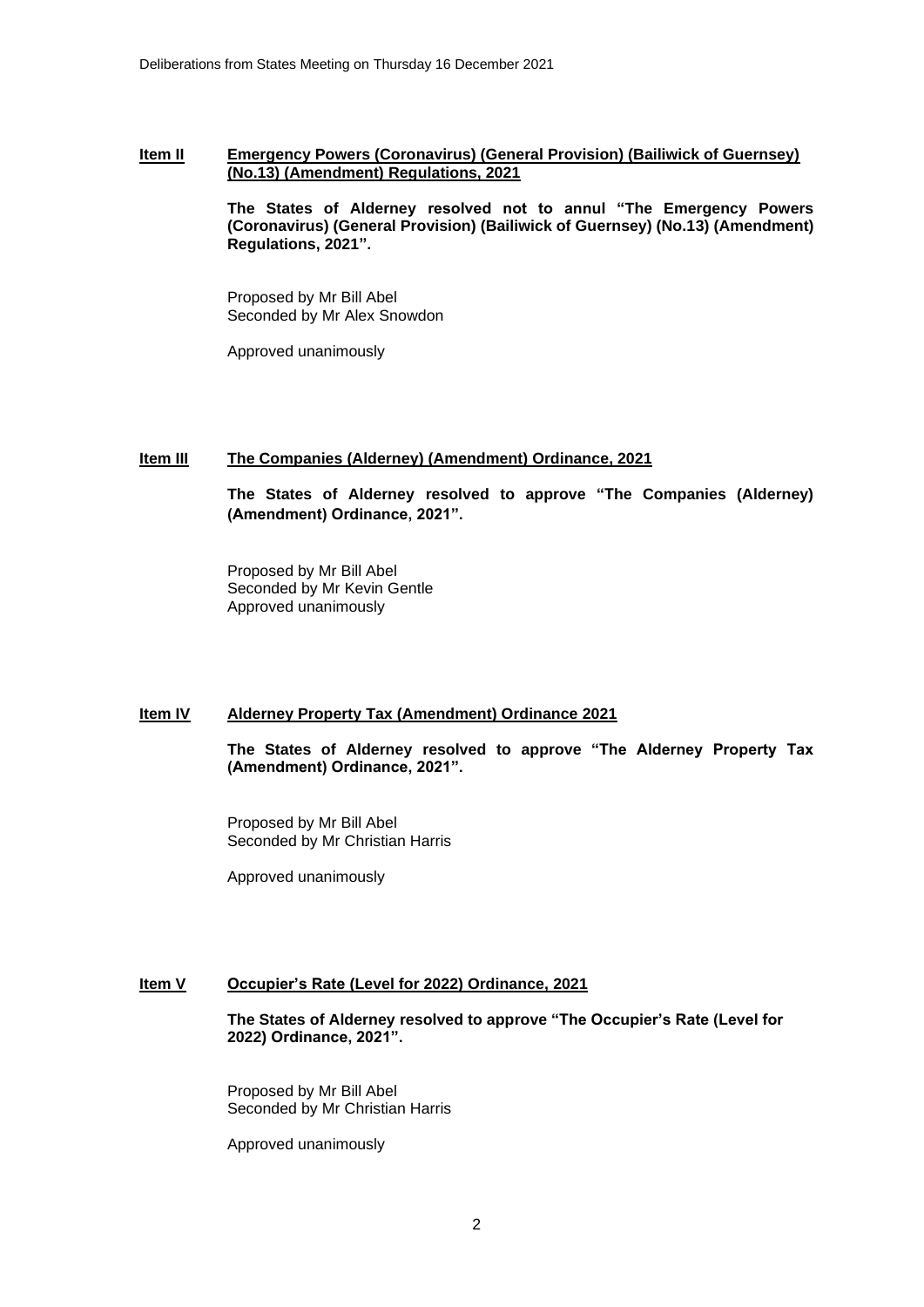#### **Item VI The Investigation of Air Accidents & Incidents Legislation The States of Alderney decided, after consideration of the Policy Letter entitled "The Investigation of Air Accidents and Incidents" dated 28th October 2021, that they are of the opinion:-**

- **1. to agree that the legislation which currently applies to the Bailiwick of Guernsey regarding the investigation of air accidents and incidents is updated, in particular to implement: (a) Annex 13 to the Chicago Convention as required; and (b) Regulation (EU) 996/2010 on the investigation and prevention of accidents and incidents in civil aviation.**
- **2. to signify their agreement to the substance of the proposed Order in Council (set out in paragraphs 4.2 and 4.3 of the Policy Letter dated 28th October 2021) for the purposes of Article 72A of the Reform (Guernsey) Law, 1948, as amended.**
- **3. to direct the preparation of such legislation as may be necessary to give effect of the above decisions.**

Proposed by Mr Bill Abel Seconded by Mr Ian Carter

Approved unanimously

#### **Item VII Annual Reports of States Committees for 2021**

**(i) Annual Report of the Policy and Finance Committee**

#### **The following report was received from Mr Abel, Chairman of the Policy and Finance Committee:-**

"This year has been a start of a new term for States Members with the addition of 3 new members and the re-election of 2 previous members. Outgoing members are thanked for their hard work and many years of service.

Although we have had a difficult year there have still been many positives:

- The appointments of Ms Kathryn Jones as our Chief Executive, and Mrs Liz Maurice as our States Treasurer;
- The continuing level of Staycations;
- Increased property sales;
- Excellent Relationships and support from the new Guernsey States members and Civil Service;
- New Auriany Management:
- The Conclusion of the Public Service Obligation (the PSO) agreement with Aurigny;
- Approval of funds for the Connaught Extension;
- The Economic Development Sub- Committee position has been consolidated and non-voting members added;
- The first step in the introduction of Employment Law for Alderney;

This year we have continued with:

Managing the impacts and effects of the Covid pandemic;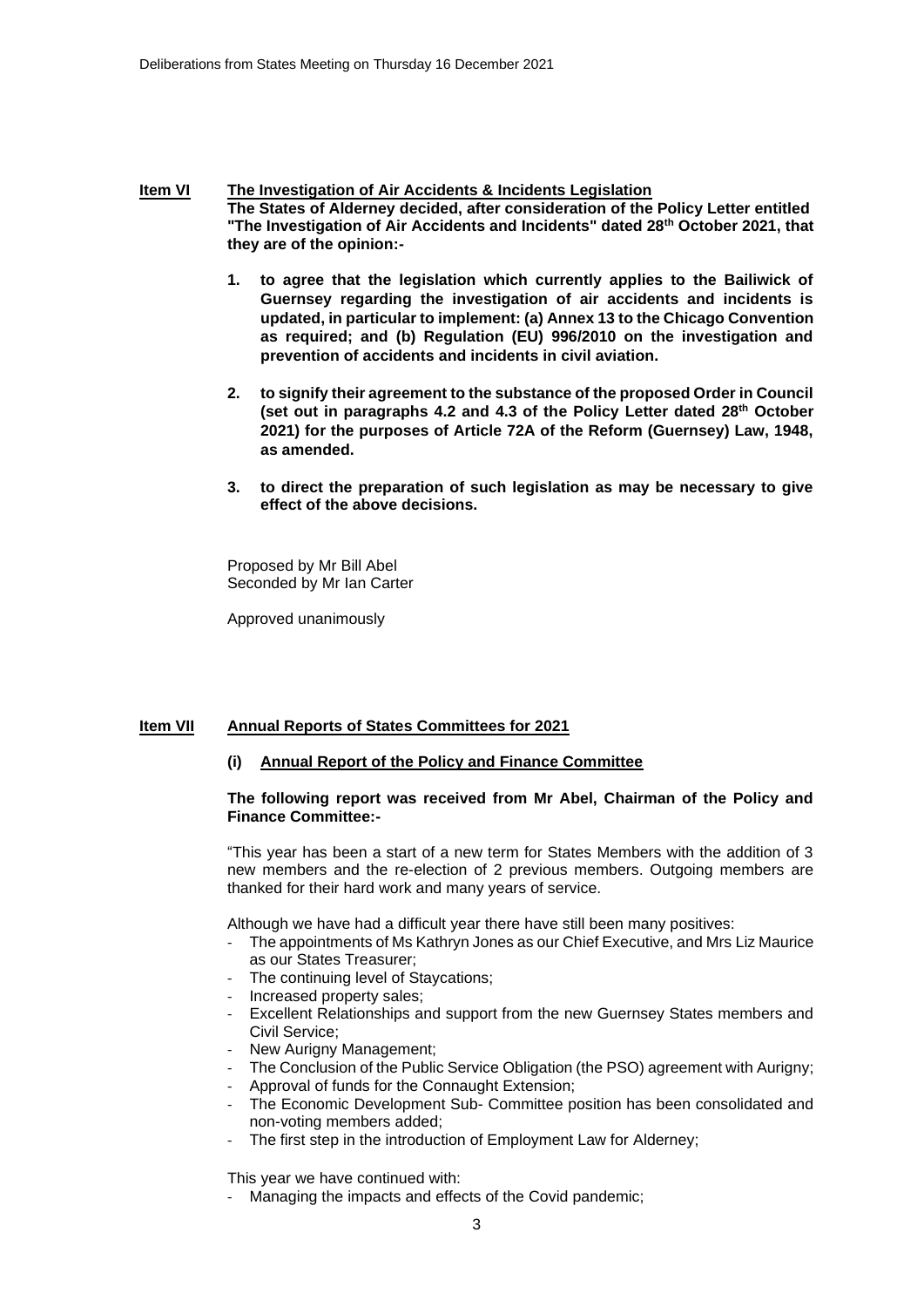- Brexit and Free Trade Agreement issues and related legislation;
- Transport links with the Little Ferry service, the PSO, and the re-introduction of Southampton flights;
- Bailiwick and Alderney Legislation
- Developing a fit-for-purpose civil service structure;
- Support to smaller businesses and Island events.

In addition, the following key issues are being progressed:

- Housing:
- Health and Social Care and the required facilities;
- Community/Education Sports Facilities Pool and Sports Hall;
- Early years and Nursery facilities;
- Formation of Working Groups to progress the work;
- Improved Communication and Openness.

#### **The continuing Covid pandemic**

In January 2021, the Island went into lockdown again and although it was shorter than that of 2020 it still had a major impact on the Community with the application of isolation requirements, and travel restrictions both in and out, and between the Islands of the **Bailiwick** 

With Alderney's lower risk profile, we were able to exit this lockdown earlier than Guernsey, with travel restrictions and isolation requirements having been reduced in phases, from May onwards, such that these are now limited.

The continued Guernsey support to Alderney's businesses and working people throughout the year is recognised and they are to be thanked.

The significant step in the fight against Covid, was the introduction of the vaccination programme from April with the majority of our over 18-year-olds having received the vaccine by the end of August. The vaccination programmes continue with 'boosters'; and the vaccination of 16- and 17-year-olds and now 12- to 15-year-olds.

As part of the restrictions and controls on travel, Welcome Teams have been set up at the harbour and the airport to determine the origin and status of people arriving on the Island via the Travel Tracker app; and to assist and advise on the required Covid tests and isolation levels. The role of the Welcome Teams continues as the Bailiwick travel restrictions remain in place; and their responsibilities now include the issuing of Lateral Flow Tests that are being used by the Community in 'Living Responsibly' with Covid. The Welcome Teams are to be congratulated for their enthusiasm and patience when dealing with travellers.

Covid will continue to be with us well into the future and we will have to adapt in many ways to minimise its impact. Sadly this has now been underlined by the identification of the Omicron variant and the rapid global response!

#### **Legislation**

Extensive Bailiwick legislation has been required in terms of the Emergency Powers Regulations; Brexit; Trade Agreements; Medicines and Vaccines; and other more Bailiwick focused laws and Ordinances. Successfully finalising Fishing Licensing Legislation for vessels using Bailiwick Waters is currently a priority for the Bailiwick and the more consultative process with France and Normandy, should minimise any possibility of 'push-back'.

For Alderney, we have finalised our first step in the introduction of employment law with The Conditions of Employment (Alderney) Law 2021 and, after further input by the Guernsey Financial Services Commission, the States of Alderney has passed the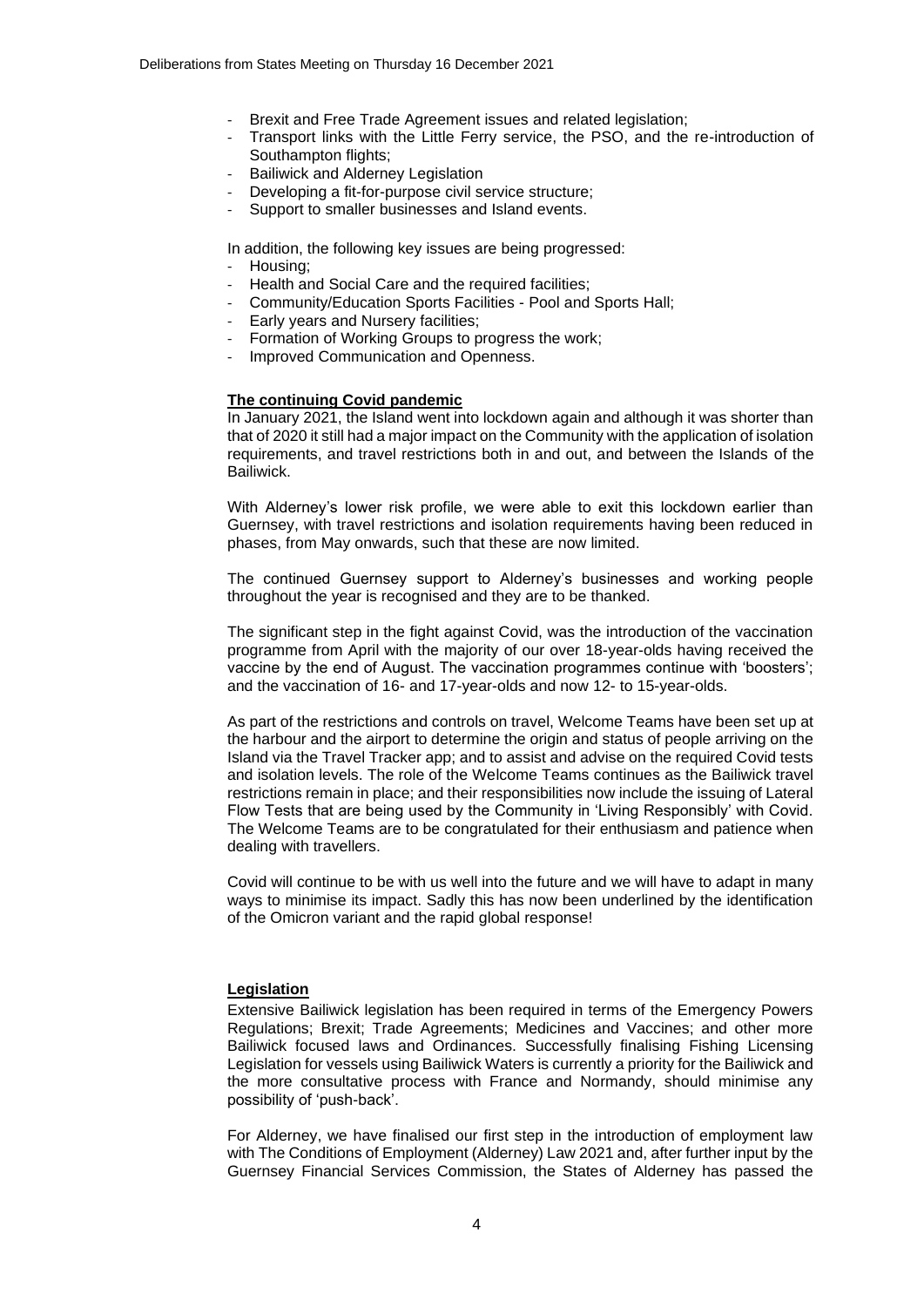Partnership & Limited Partnership Laws which have now been forwarded for approval to the UK's Privy Council.

In the coming year, the following Legislation will be progressed:

- To meet our Environmental commitments Single Use Plastics; and
- Employment legislation such as minimum wage and contracts of employment to align with Bailiwick and Global standards and to attract and retain working people.

#### **Transport links**

As we all know Aurigny is under 'new management' and from our dealings with the new CEO, Nico Bezuidenhout, this is a very welcome step. He is focused on the ongoing profitability of Aurigny and as part of this to maintain Alderney service levels to both Guernsey and Southampton.

The PSO between the States of Guernsey (STSB) and Aurigny, on behalf of Alderney, has been concluded and is in place for 5 years with a subsidy of £2 million/year. Aurigny are confident that they can maintain service levels and operate successfully within this subsidy level.

A concern is whether service levels can be maintained during the winter period when aircraft are unavailable for some weeks on maintenance. However, Aurigny have indicated that if there is a major outage during these periods that they will bring in another aircraft; which has recently been confirmed by the introduction of a Twin Otter.

The project on both the refurbishment and lengthening of the runway has continued for longer than anticipated. As has been discussed, the longer runway will allow Aurigny to standardise on an ATR72 fleet and contain costs such that no further subsidies are required on the Alderney routes. However, the longer runway is seen as 'futureproofing' transport links for Alderney and is key for critical Medivac services; and for the economy as it will allow access by business jets and planes.

Meetings are to be held, in December, with members of the Guernsey STSB and Ports Authority; the CEO of Aurigny; Alderney States Members; and the Chamber of Commerce to discuss the refurbishment and lengthening of the runway. Following these meetings a Community presentation and question and answer session is also planned.

The Little Ferry, after a late start and with a continued subsidy from the States, again ran for the summer season and proved to be well utilised by all.

The Economic Development Committee has already invited expressions of interest for the provision of ferry services for 2022 and this, in terms of the PSO, will require discussions with Aurigny.

#### **Economy**

As per the Annual Financial report to the States in October expenditure has been contained and with the continued Staycations the Island's revenues have been bolstered by significant amounts from Property taxes. With the ability of Alderney to now retain the duties it collects, this excess will be held in a General Reserve which would cover the States against a range of risks to its annual expenditure and income. In the hospitality side it is reported that, although there have been many challenges, the sustained visitor numbers has achieved creditable outcomes.

Sadly, the Covid risks facing the Alderney Week team and insufficient volunteers meant that Alderney week was cancelled. In addition, similar risks also meant that the Hill Climb and related events were also cancelled.

The Tourist office has done an excellent job with the continued development of the visitor experience at the Nunnery; opening up the Odeon and, together with the Alderney Wildlife Trust and the Alderney Bird Observatory, have provided many themes of interest for our visitors. They are working on the production of a dateless visitor brochure and digital marketing for the forthcoming season.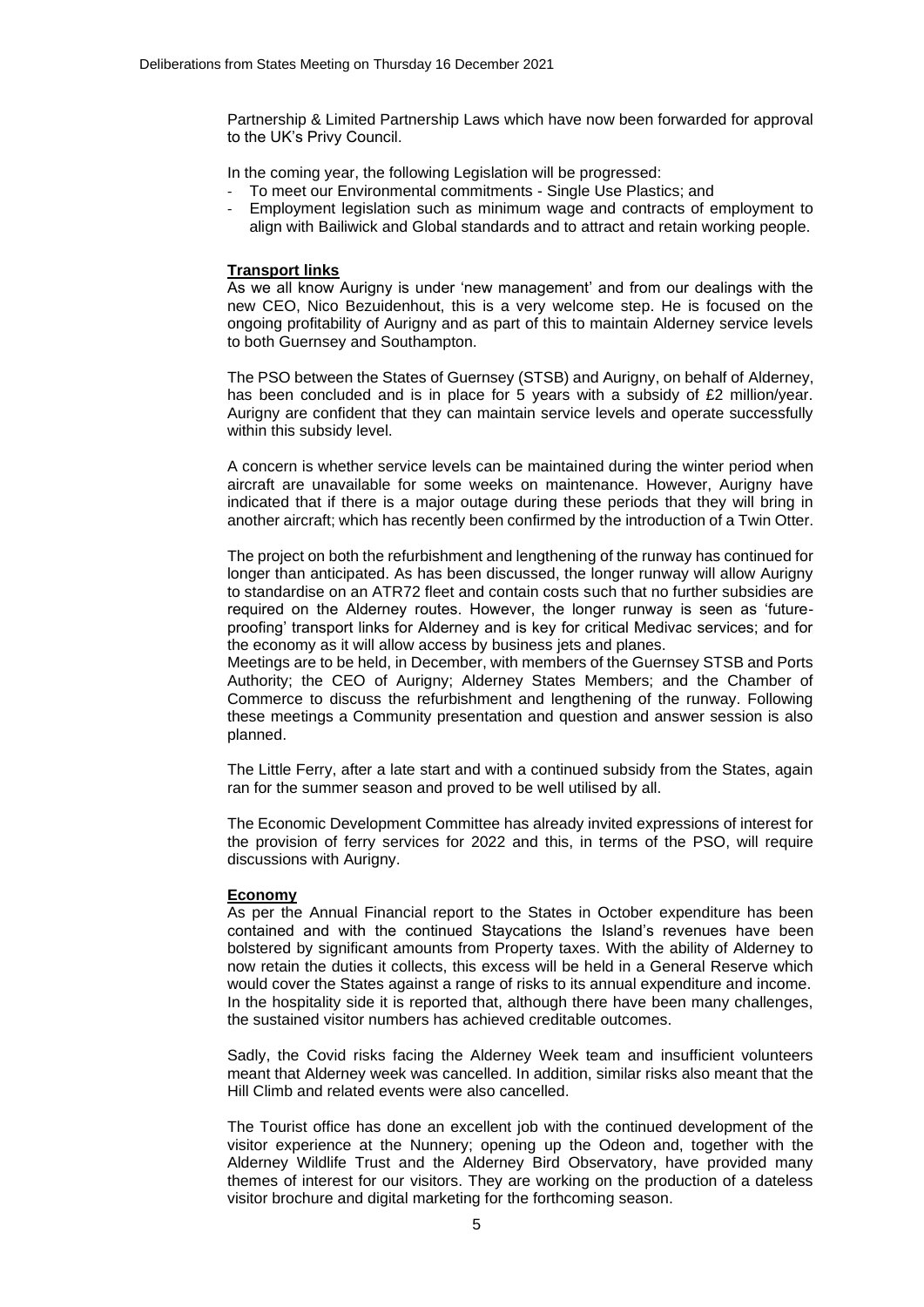#### **Guernsey Relations**

We were delighted to welcome so many of our Guernsey Committees and colleagues to Alderney in the last year.

In June the Chief Minister, Deputy Peter Ferbrache met with Members to discuss several common goals on the political level; and this was followed by a public engagement session in the Island Hall.

Guernsey Committees of Economic Development; Health & Social Care; Education, Sport & Culture; and the President of Overseas Aid & Development Commission visited the Island to get a better understanding of our Island; to discuss areas where we can work together to progress Alderney and Bailiwick issues; and to strengthen relationships between the islands during these challenging times.

A number of deputies and Committee Presidents have been interviewed, and have talked on Quay FM, the Island Community radio.

Deputy Mark Helyar, the Alderney representative of Guernsey Policy and Resources, has visited the Island on a number of occasions and has met with States Members, the Chamber of Commerce and the Community. It is also encouraging that he, like many other people from Guernsey, has bought a house in Alderney.

#### **Alderney Issues**

#### **Community Issues**

**The Connaught Care Home** – approval of funds for the extension to the Connaught has been agreed and it is planned that it will be occupied in the latter half of next year. Costs for the extension have escalated based on a conceptual estimate and Covid supply related impacts.

**World War 2 and Holocaust Project** - During the year we have engaged with Lord Pickles and the envoy for the International Holocaust Remembrance Alliance (IHRA) Dr. Gilly Carr on World War 2 and Holocaust issues. The Island has compiled a questionnaire to assess the Community's opinions on these issues.

**Community Sports Facilities** – the Alderney Sports Foundation are to be thanked for their proposal and justification for an education and community use swimming pool and Sports Hall. Meetings will be held with the Guernsey Education Committee to determine the strategy to advance the project.

**Marina** – following Covid delays and a poor start the States is in preliminary discussions with an interested party to advance this project.

**Communication** - The States continues with its campaign to improve communications and openness, such as, media briefings and relevant press releases; and member 'Surgeries' - thanks to Annie Burgess – have been introduced. In other areas, we still have work to do regarding the timely publication of minutes and agendas on the States' website.

In the coming year we intend to trial open Policy and Finance committee meetings and also progress changes to States Rules of Procedures to allow more questions and debate by members.

#### **The Civil Service**

Following last year's departure of the Chief Executive, Andrew Muter, we welcome Ms Kathryn Jones as our new Chief Executive. She is settling in but is faced with many critical issues that need addressing urgently, as well as, focusing on the needs of a fitfor-purpose Alderney Civil Service.

Mrs Liz Maurice has been appointed as Alderney States Treasurer and is to be congratulated and thanked for her hard work in her previous acting role.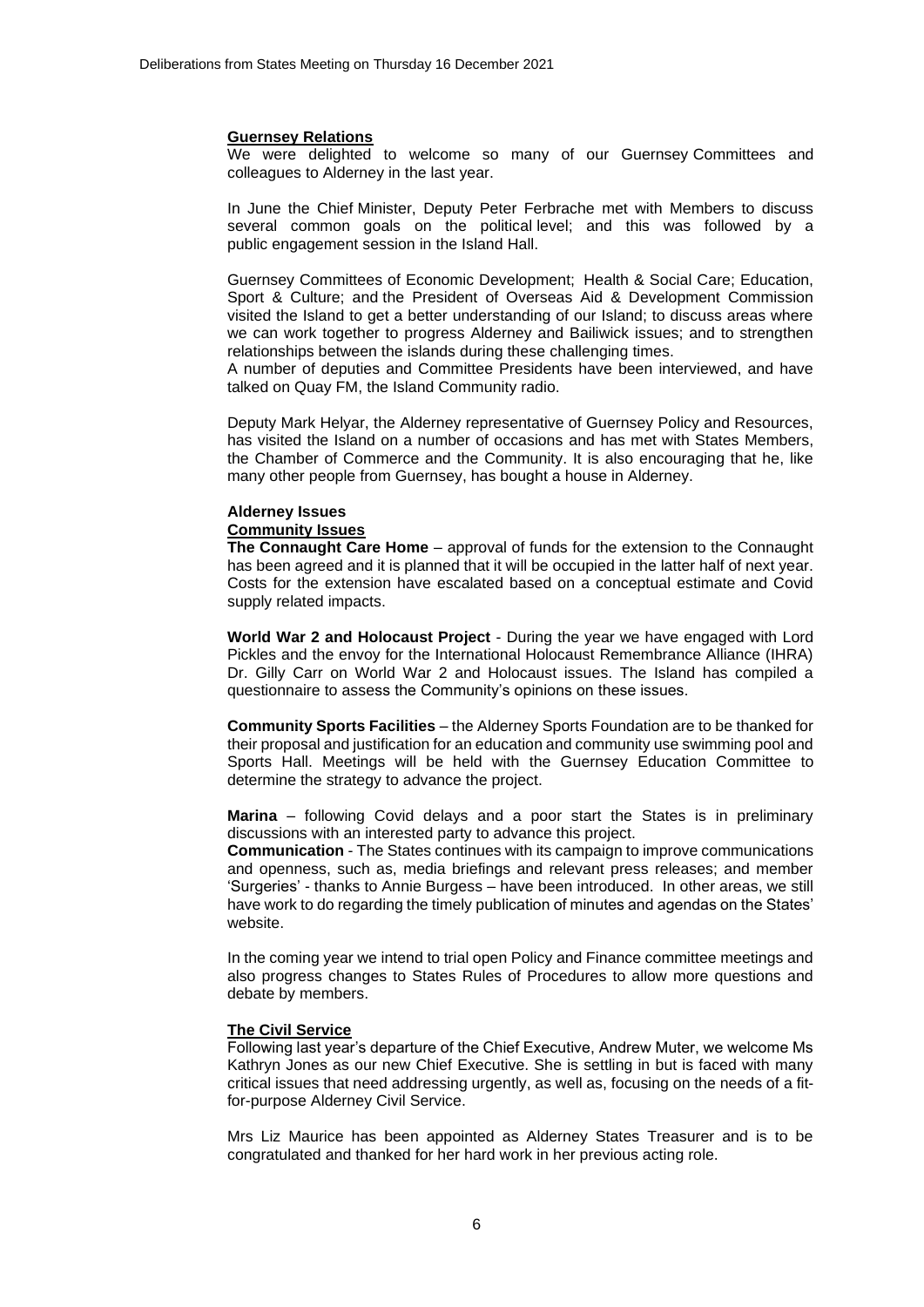The Alderney and Guernsey Joint Working Initiatives have been agreed in terms of where support or shared services can be utilised by the Alderney Civil Service to improve efficiencies and to avoid duplication. The current focus is in the Human Resources area.

The Civil Service is developing policy proposals for:

- Health and Care to discuss with the Guernsey Health and Social Care Committee in the coming year;
- Early years and Nursery Provision an essential service for children and for working families.

#### **Working Groups**

To offset the limited civil service staff various States Member working groups have been set up, with delegated responsibilities, determined by agreed terms of reference. The Group membership also includes non-States members to utilise the expertise on the Island.

- **The Island Plan Group** key to setting policy/objectives, strategy and priorities for the States and the Civil Service;
- **Good Governance Group** reviewing the current government system to assess potential changes to make the States more effective and responsive as a government;
- **The Energy Group** considering renewable energy options; reducing our carbon footprint; sustainability; and cost minimisation.
- **The Housing Group** considering requirements and opportunities for Care Home infrastructure; sheltered housing; affordable housing for our younger demographics; and in conjunction with the Alderney Housing Association – social and essential worker housing. The Group will also consider the use of States assets of land and its existing building stock.

The amount of critical work that needs to be progressed, and the limited time to progress them, will require the States and the Civil Service to engage with professional service providers not only to execute projects but also to assist in the development and implementation of Strategies and action plans.

#### **Conclusion**

In conclusion I would like to thank

- The Bailiwicks' Public Health and Guernsey's Civil Service, including the Police and Border Agencies, and all their staff for their hard work and dedication over many months.
- Staff and volunteers of the Island Medical Centre; the Mignot Hospital; and the Alderney Civil Service, Ambulance Service, and the Welcome teams.
- My colleagues for their hard work and support throughout this challenging year;

Looking ahead to next year we need to continue:

- to develop the Island Plan and strategies and action plans to deliver solutions for the priorities of the Island;
- to develop a 'fit-for-purpose civil service to deliver the priorities from the Island Plan.
- to strengthen political and working relationships with Guernsey politicians and the Civil Service."

#### **(ii) Annual Report of the Building and Development Control Committee**

**The following report was received from Mr Gentle, Deputy Chairman of the Building and Development Control Committee:-**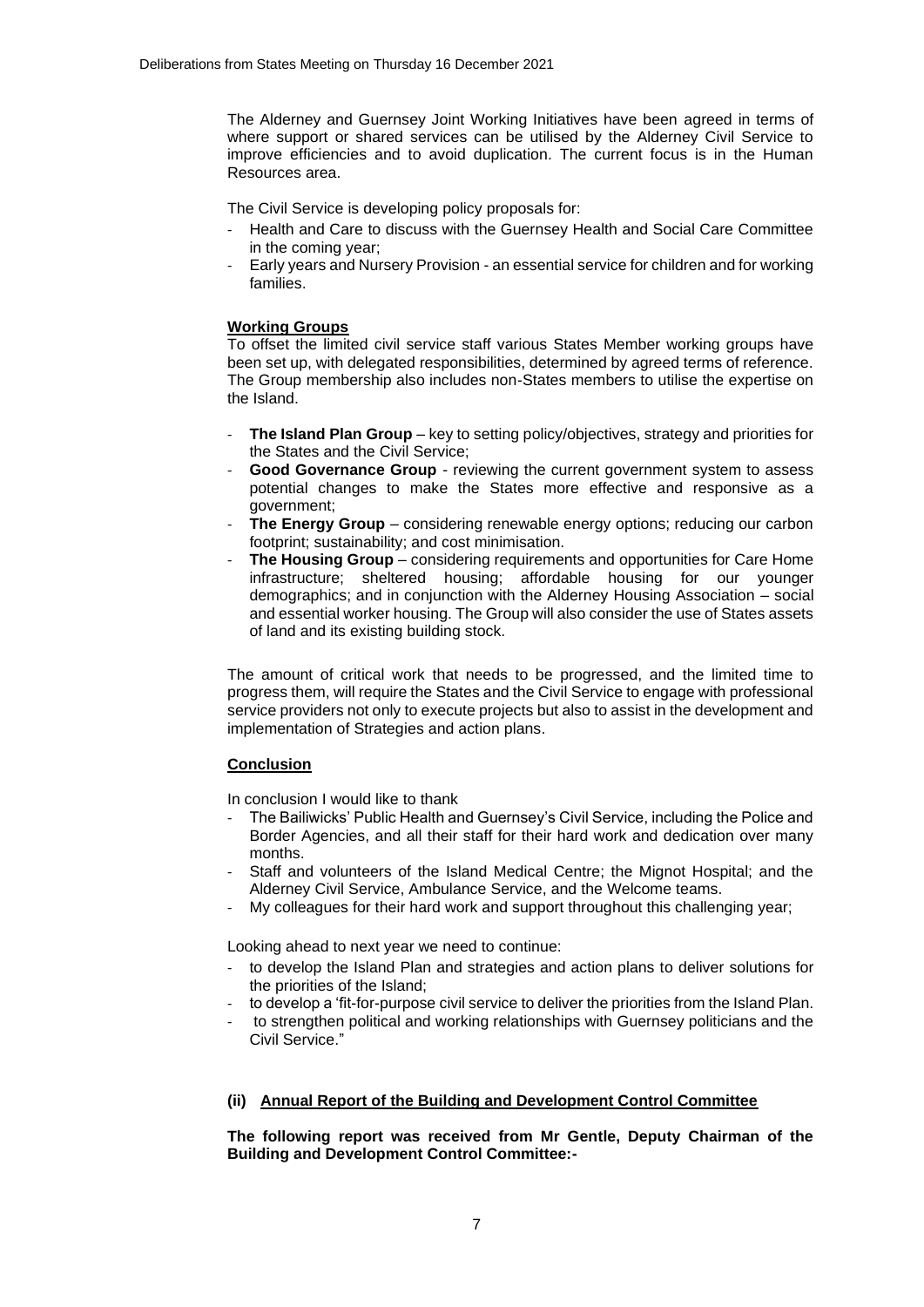"At the turn of the year the 10 current members of the States met to discuss committee membership and it was agreed that the Building and Development Control Committee (BDCC) would have 5 members, which was an excellent decision. Mr Carter and Mr Harris both joined to augment the committee of myself, Mr Snowdon and Ms Burgess.

They have both been invaluable this past year and have adapted very well to their role, showing an excellent grasp of the planning process, a good understanding of the Land Use Plan (LUP)and how to deal with applications.

The first meeting of the year needed to be postponed as a result of entering lockdown and the legal problems of enabling an Open Planning Meeting online were unable to be dealt with in time. Suffice to say that we had caught up before the second scheduled meeting and we will have had seven meetings by the end of this year, along with associated policy meetings where we have dealt amongst other things with progressing the updating of current tree and window policies.

In August the BDCC had the pleasure of visiting our colleagues in Guernsey who serve on the Development & Planning Authority (DPA). We exchanged guidance and thoughts around open planning meetings and greater working together relationships with items such as appeals and housing strategy. Guernsey's DPA committee will hopefully visit us in the new year to progress areas of common interest on the political level.

For 2021, at the time of writing, the Committee had dealt with 129 applications, with the final meeting of the year to come. In 2020 there were 137.

The full LUP was a long and complex process consisting of over four years work, two public inquiries, two call for sites, the creation of and consultation on five different areas of policy, Vision, Housing, Economic Development, and both Built and Natural Environment, along with numerous workshops into all these strands. It is a Plan that consistently helps get over short term solutions with a longer-term view. The current plan covers the 5-year period up until March 2023, with a longer-term vision of 20 years establishing aspirations for the Island. Work has started on the review which will continue throughout 2022. The introduction of Sites of Special Scientific Interest which can protect the habitat, the geology, the archaeology, and generally anything underground and is a conservation designation will be part of that review.

While the current planning application process in Alderney is not without its flaws, its aim has always been to enable the public to see the decision-making process transparently and have their say through Open Planning Meetings. So, using the LUP in conjunction with the Open Planning Meetings hopefully allows people to see that decisions are made rationally and fairly. We are a policy driven committee, but as in all things in life, there are occasions when a party is not happy with a decision taken. The meetings are as open and consultative as reasonably possible, providing a forum for third parties to input their views and concerns.

There have been occasions in the past where somebody has made representation against particular plans but they are not directly affected.

Third party appeals, while perhaps bringing some additional opportunities for aggrieved neighbours to formally object to an application or a decision, have been discussed and it is the view of the current committee that it could bring some potentially adverse consequences.

We believe that a third-party appeal process could be susceptible to misuse, as it would allow potentially frivolous objections not based on material planning considerations, or even vexatious objections. Spending time and money on these types of appeals would be wrong.

On a larger scale, the increased costs of defending appeals and the delays to construction has the possibility to not only affect private residential, commercial and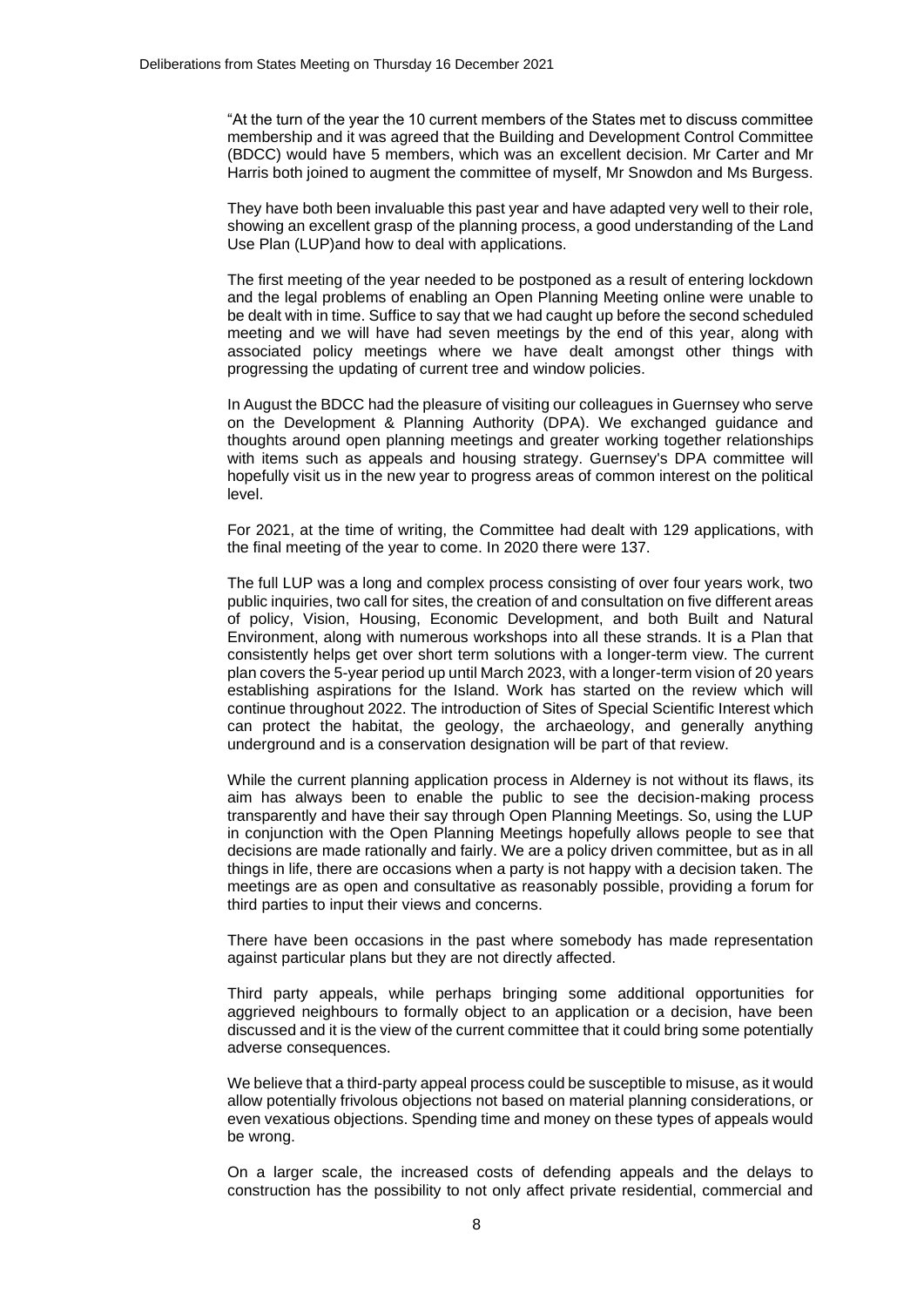industrial development, but also infrastructure developments, bringing wider economic and social implications which affect islanders' lives.

It is a tricky balancing act. What is in the best interests of the island?

Unless a third party right of appeal can be filtered swiftly at the outset to weed out inappropriate, without merit, or malicious appeals or there is a fast-track way of dealing with them, we remain concerned that they will surely extend the whole planning process to unacceptable timelines that will do nothing for our economy and the wider construction industry.

That said though the appeal process still needs changing and dialogue has been opened, and is ongoing, with relevant authorities in Guernsey both on a political and civil service level as part of the Working Together initiative.

I would like to thank all members of the Committee, the Planning Officer Ms Roberts, Mr Llewellyn for when he stepped in to assist, and last but certainly not least our secretary Mrs Baines. It remains for me to say that I hope that everybody has a good Christmas."

#### **(iii) Annual Report of the General Services Committee**

#### **The following report was received from Mr Kelly, Chairman of the General Services Committee:-**

"This has been a busy year for the General Service Committee in both new projects, combating challenges that have arisen and undertaking reviews of some of the services that the States as a government provide. All of these have been undertaken under the constant added factor of the pandemic.

I will firstly deal with the combined Fire and Rescue and Ambulance Service. I am grateful to all the members of service be they volunteers, the part time maintenance employee and the supposedly part time lead staff of both 'arms' of the Service (Messrs Gaudion and McLean). I say supposedly part time as both work beyond their allocated hours to supply the essential service for which the committee is extremely grateful.

At present the Fire and Rescue service consists of 10 operational Firefighters and 2 prospective crew members who are undergoing training which is scheduled to be completed by the end of November.

On 1st October, Crew Commander Letitia Flatres completed 20 years of service with the Alderney Fire Brigade and will be presented with the 'Fire Services Long Service and Good Conduct Medal'. A total of 4 crew members currently serving have completed in excess of 20 years and have been awarded that medal. This is testament to the commitment of the volunteers for which the community should be grateful, the service responding to 20 calls so far this year.

The Ambulance 'wing' has a total of eleven volunteers, three of whom are off island pursuing careers in the medical profession and provide voluntary cover when they are home on leave. Two of the volunteers provide dual cover for both Fire and Ambulance services.

All 'In house' training is provided by the Mr. McLean and all crew have completed the 'First Response Emergency Care, (FREC) Level 3 Course which was delivered by Training Officers from Guernsey Ambulance and Rescue. Six of the crew will have completed FREC level 4 by the end of 2021.

To the end of October, the service has carried out a total of 250 calls for assistance 136 being the number of responses to 999 calls and 114 for local transport and Medevac moves.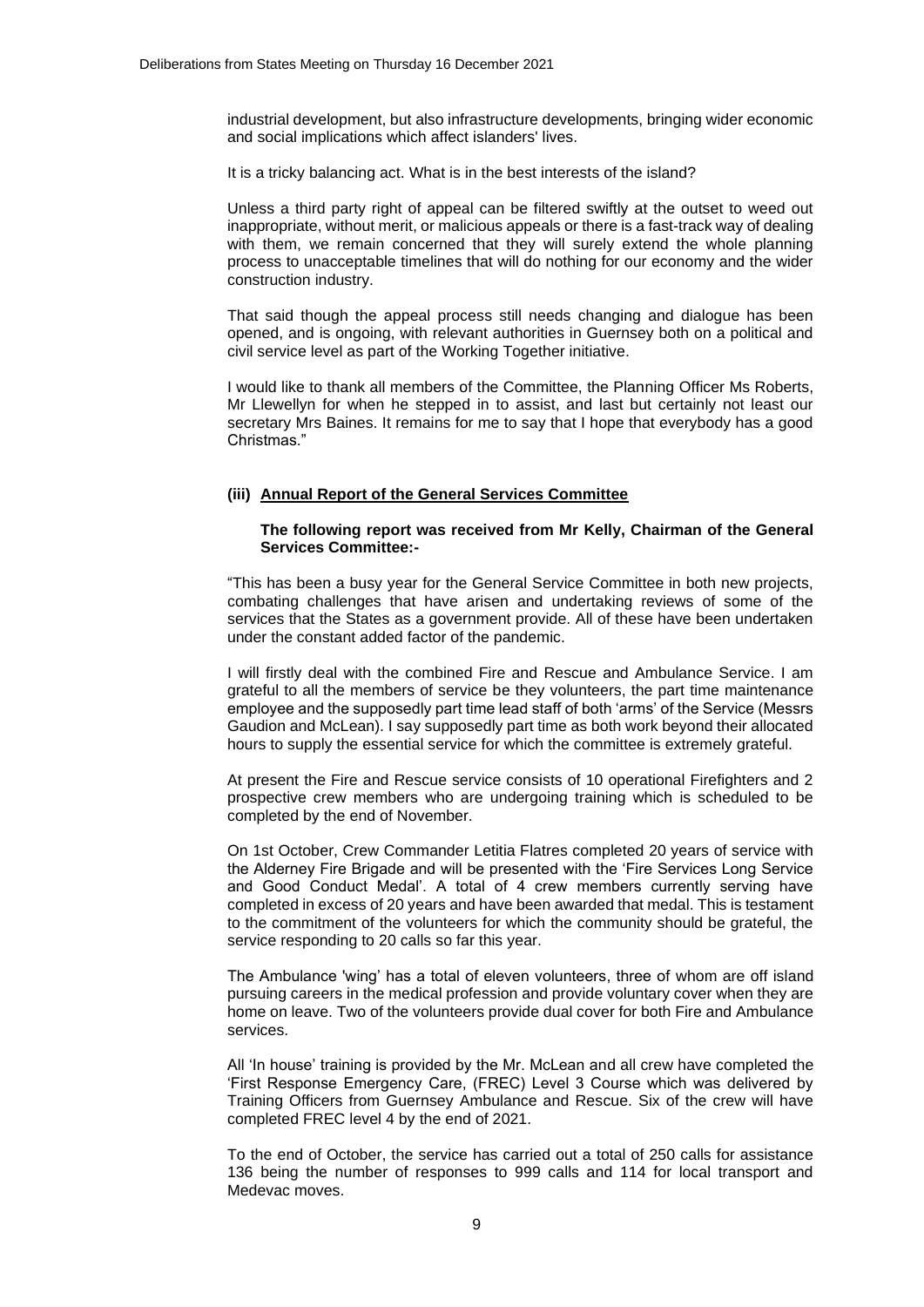In October of this year, as a result of a request from this Committee, Joe Garcia MBE and Cathryn James QAM from the Association of Ambulance Chief Executives conducted a review into the provision of the ambulance service in Alderney. The reviewers interviewed a wide range of stakeholders and presented a comprehensive report which at the time of writing was being considered by this Committee who will report to the Policy and Finance Committee with recommendations.

Finally in relation to these services on behalf of the Committee I would like to thank all volunteers in both Services for their commitment and dedication, to their families for their support and to the employers who continue to release their staff to provide the vital emergency cover for the Island.

As members will remember, in August this year The States agreed to spend an extra £737,000 to complete the extension of Connaught Care Home to finish the final phase of the project, which will see extra accommodation and supporting rooms added to the building. The works were originally budgeted at  $£1,290,000$ , which was approved at a meeting in March 2020 and then by Guernsey's Policy and Resources Committee. However, this was based on a 'best estimate' at the time and unfortunately due to the impacts of Brexit and the coronavirus pandemic costs were affected, taking the overall total budget to £2,617,000. (£190,000 for the loft, £400,000 for the substructure and £2,027,000 for the work above ground). The work on the extension is continuing on time and although this is a GSC project I am grateful for the help of my colleague Mr. Gentle who although not a member of GSC has continued to be the elected member responsible for the project continuing from 2020 when he was a GSC member.

As part of our continuing drive to ensure the island's heritage is preserved, I am pleased to report that with the enormous help of the Alderney Society and one of its visiting members the grounds inside Fort Doyle and its surrounding area have been 'refurbished' with this Committee offering financial assistance for this project. In addition to preserving the heritage aspect it also provides an added tourist attraction in the same way as The Nunnery and Odeon. The latter being refurbished again by volunteers for which I and my colleagues are grateful.

In addition to help provided by the Aldeney Society we are fortunate that the island has an active Wildlife Trust whose volunteers help to maintain and conserve the islands wildlife and environment and maintain our RAMSAR site. Their help and advice is invaluable.

The internal part of Fort Doyle is still being leased to the Alderney Boxing Club and internal decoration and refurbishment works to the building and toilet have also been approved.

Improvement works to the Nunnery Heritage Site have been successfully undertaken with a new roof to the Carriage Store and the removal of the Sunroom. Further archaeological digs are scheduled for next year. The tenancy agreement between the Alderney Bird Observatory and the States was terminated in May of this year and following the notice period members of Policy and Finance Committee have been tasked with finding suitable tenants for the residential part of the site.

In relation to States properties a scheduled program of works has been approved for energy efficiency improvements to States properties over the next few years. Public buildings will be having all lighting changed to energy efficient replacements which will significantly reduce operational energy costs and lower our carbon footprint. The Island Hall kitchen is now fully operational, and we hope to see the facility hired on a more regular basis as a revenue stream for the States of Alderney I am grateful for the assistance of the small group of people who offered their services to advise on how to improve the facility.

The States Works Dept continues with road remedial work whilst a suitable programme of works is being defined. During November a States of Guernsey highways manager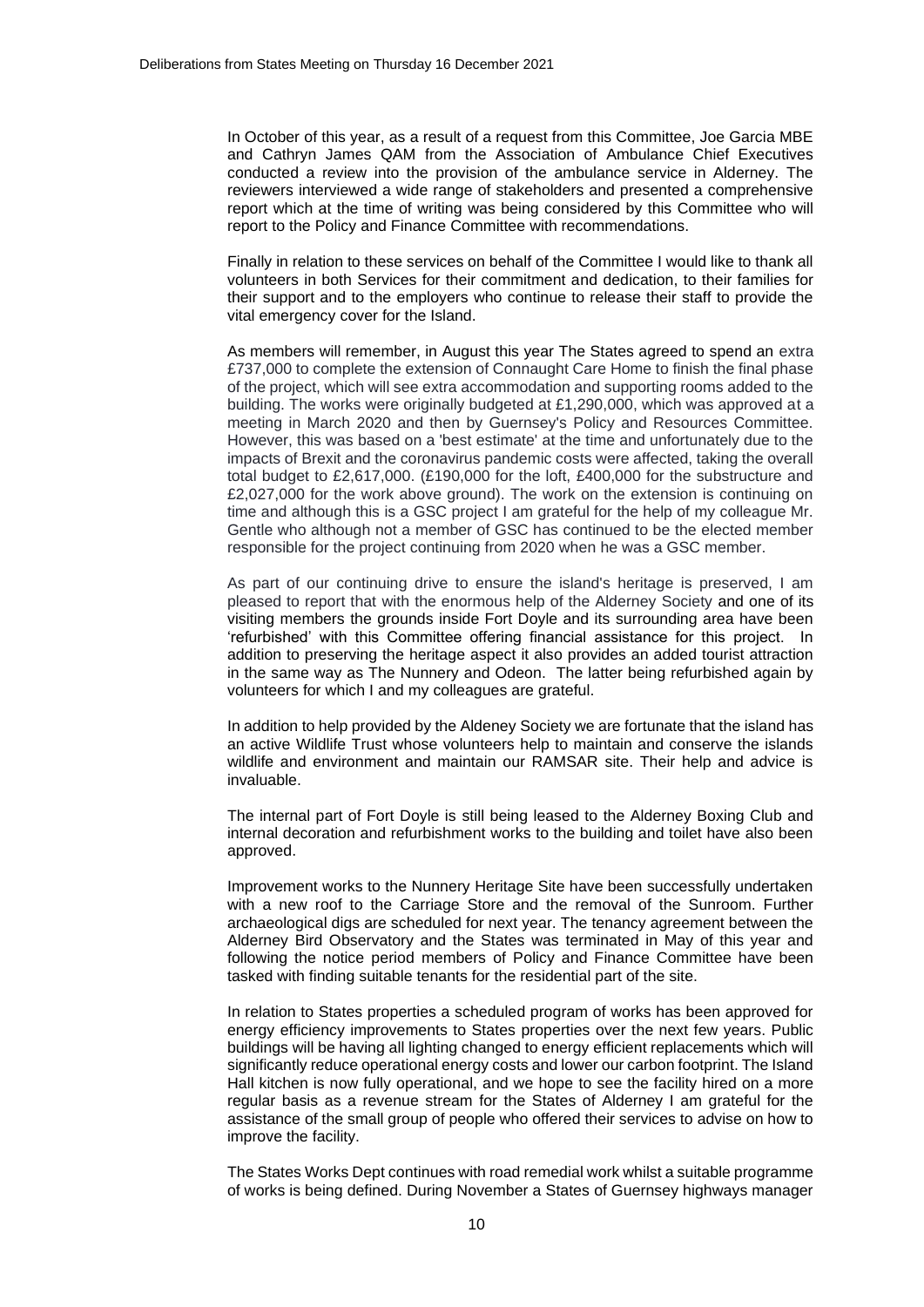visited Alderney to review identified priority roads and provide some guidance to enable the States to appoint a suitable contractor. A third party has also visited Alderney and submitted their assessment earlier this month, which was also delayed due to the Pandemic restrictions. Due to the size of the contract the procurement process will begin shortly with works expected to start in 2022.

Access Improvements at the railway station and various locations around the Island have been completed with further improvements being scoped for 2022. The various sewerage screening systems that have been integrated into the network in 2021 to remove plastics and other non-biodegradable materials have enabled the States Works Department to capture pollutants before entering the sea. Screening requirements are being incorporated into the Sewerage Programme (which incorporates Mouriaux to Platte Saline) as on further investigation the first solution proposed for Fort Doyle was not going to deliver the proposed benefits.

It has been a busy year for the waste and recycling department. An increase in house sales and a busy tourism season has meant a significant increase in the volume of waste and recycling requiring processing. Although this has put an added strain on the department, we have been able to remain on budget by making efficiencies elsewhere. Furthermore, additional protocols on exporting waste have led to an increase in administrative demands. Works to improve the islands waste facility at the Impot continue. 130 cars have been exported in 2021 and various other waste which has accumulated over many decades have been processed and exported.

It has been a very productive year for the Water Board Capital Projects with a number of completed distribution phases. La Heche - additional section, Little Street,Venelle du Val du Sud, Simons Place at the time of writing two further phases underway and Stoney Lane Improvements to the water infrastructure have progressed better than anticipated in 2021. A full audit of the filtration plant was undertaken and I am pleased to report that the plant was in as good a condition as when it was installed. A new water catchment strategy has resulted in less expenditure on pumping costs. It has also meant PFOS levels in the water are almost non-existent and are significantly below the Tier 3 UK Drinking Water Inspectorate Guideline Values for the first time since records on sampling PFOS levels in Alderney began.

Digital mapping of the Water Boards infrastructure is underway. Currently there are minimal records available, however digital mapping will improve project planning, the availability of supply, emergency diversion of water and recording keeping. I am grateful to Alderney Electricity for their co-operation of in the sharing of mapping information.

An order for an additional automatic chlorination system has been placed. This is to replace the current manual dosing system which has come to the end of its life and is inefficient to run. The new state-of art system will automate the manufacture of chlorine on site and is the most energy system out there. It is also a move to mirror Guernsey Water systems which will greatly improve continuity for Alderney Water and enable us to combine servicing contracts and have access to a large supply of critical spares at ease.

The water board team have been undertaking scheduled maintenance in house, which was previously reliant on external maintenance contracts. Efficiency's similar to this will continue next year and the closer working relationship with Guernsey Water will allow us to integrate new systems to mirror theirs. This will make us less reliable on expensive UK contracts.

Again, due to the ongoing global pandemic it has been a challenging year for all the Harbour Staff. Whilst key services have been maintained, the added responsibilities have stretched the Harbour team. Additional duties added to the role of harbour staff, have included extended watch keeping hours to allow increased policing of borders whilst travel restrictions were in place and the staffing of a patrol vessel to repel unexpected vessels from countries outside of permitted travel zones.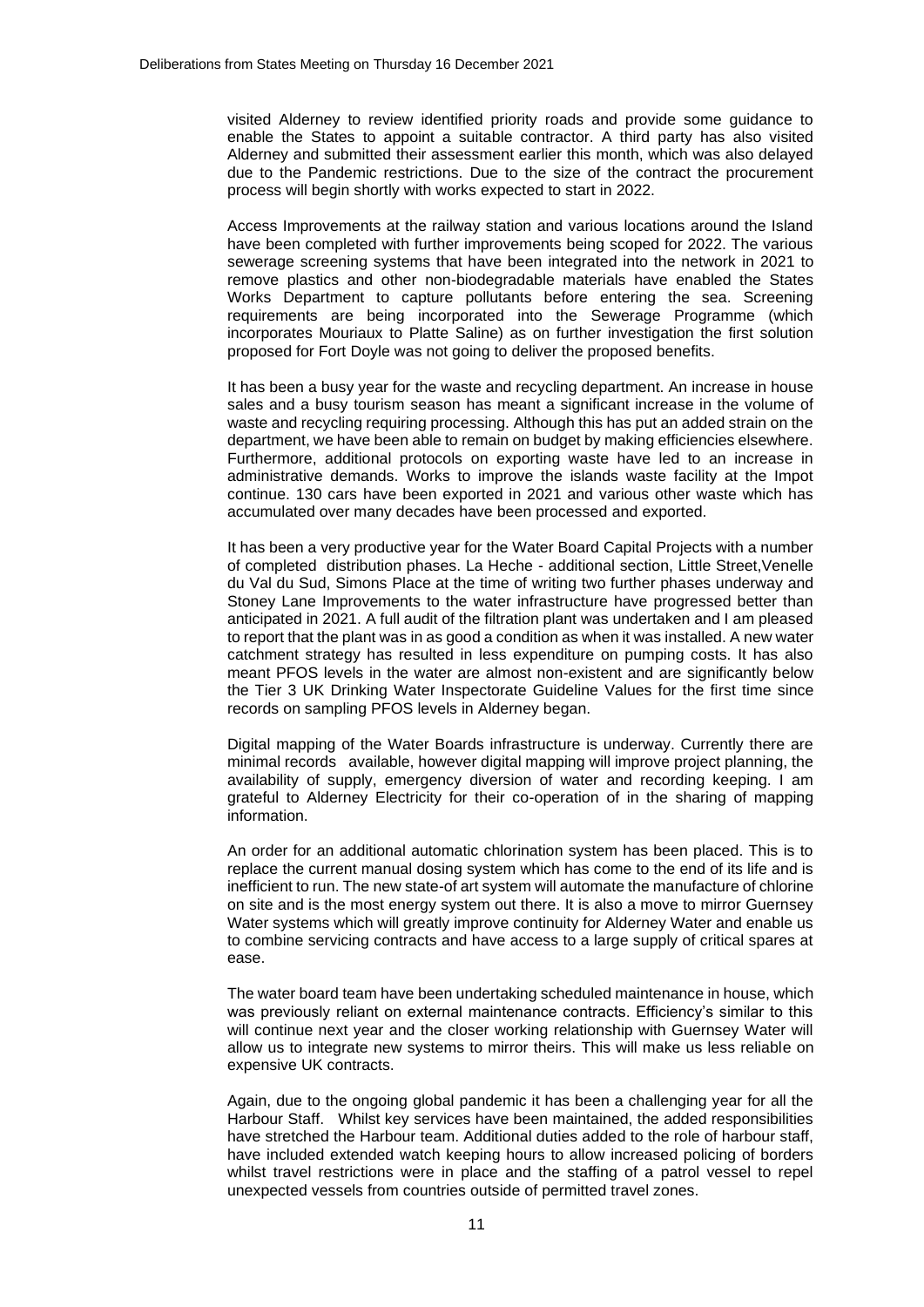In addition the harbour staff have been tasked with liaising with the welcome team and Covid taxi boat to ensure safe transition of personnel from isolation mooring to the welcome centre. Prior to the loosening of the border restrictions on the 1st of July the passenger waiting room was retrofitted to house a welcome/processing centre to allow visiting yachtsmen to comply with Covid protocol and be permitted to travel within the Bailiwick unhindered. Whilst this generally worked efficiently with over 700 people being processed, it is a very laborious process which requires a tremendous amount of administration and organization to implement.

These additional duties have inevitably had an impact on expenditure due to the work undertaken by staff being non-revenue raising. Indeed, it was also necessary to draft in more personnel at times to make sure that these duties could be carried out effectively to protect the community from the Covid 19 virus for as long as possible. Despite the implementation of processes to allow the visiting of "blue channel" travellers, it has still been a quiet year regarding visiting yachts.

The States took possession of the new Sennebogen Harbour Mobile Crane at the end of January. However, it was not commissioned for use until several weeks later due to the relevant travel permissions for the assembly engineers being difficult to obtain during the second lockdown. However, in July an electrical fault caused by an error during its construction, the crane was rendered unusable for a period of 2 weeks. Whilst the fault was being traced and repaired, a temporary machine was imported from Jersey to carry out the discharge of essential cargo from the MV Trinity. The States are at present liaising with the Crown Law Officers about compensation from the manufacturers and their agents.

The old crane was sold to a buyer in London and shipped to Poole. The option of keeping this as a spare was debated by the Committee and in view of the cost of refurbishing the machine together with the sum obtained from its sale, it was decided that selling the machine was the better choice. The Harbour Authority once again undertook the running of the water taxi service which started on Good Friday as usual and ceased at the end of September. Expressions of interest have been sought for a third party to carry out the service from 2022 and beyond.

At the request of this Committee, Guernsey's Harbourmaster Captain David Barker was tasked to undertake a peer review of the harbour operations. This was carried out over a two-day period in October, with the results due to be presented to the committee before the end of the year.

In addition to that review the Harbour Authority was audited by the Department of Transport (DFT- UK). The audit covered port security and the international shipping and port security plan (ISPS). At the time of writing I await sight of that audit.

In November of last year the then GSC took the decision that due to issues with the pile structure of the pontoon, for this year's season the dinghy pontoon would be shortened. Unfortunately, this system failed, causing the whole of the pontoon to be removed pending further work. Subsequent to this work the full pontoon system was able to be re-installed. However, to try and prevent a repeat of this, the Committee have commissioned a full structural survey in order that any remedial work can be carried out prior to the 2022 season. However, it must be stressed that the pontoon is purely for tenders of visiting yachts and not for larger craft.

Prior to the outbreak of the pandemic, the RNLI had expressed an interest in joint funding with The States a new multi-purpose pontoon that would enable them to moor a different class of lifeboat alongside the quay, provide space for visiting dinghies and larger commercial craft such as the twelve-passenger ferry. As part of their planning the Institute commissioned a study by marine engineers. However, the subsequent findings of the study into this potential joint venture ended, due to the harbours unfavorable wave climate. Fortunately, the documentation provided by these engineers has been handed over to the States of Alderney. A second engineering firm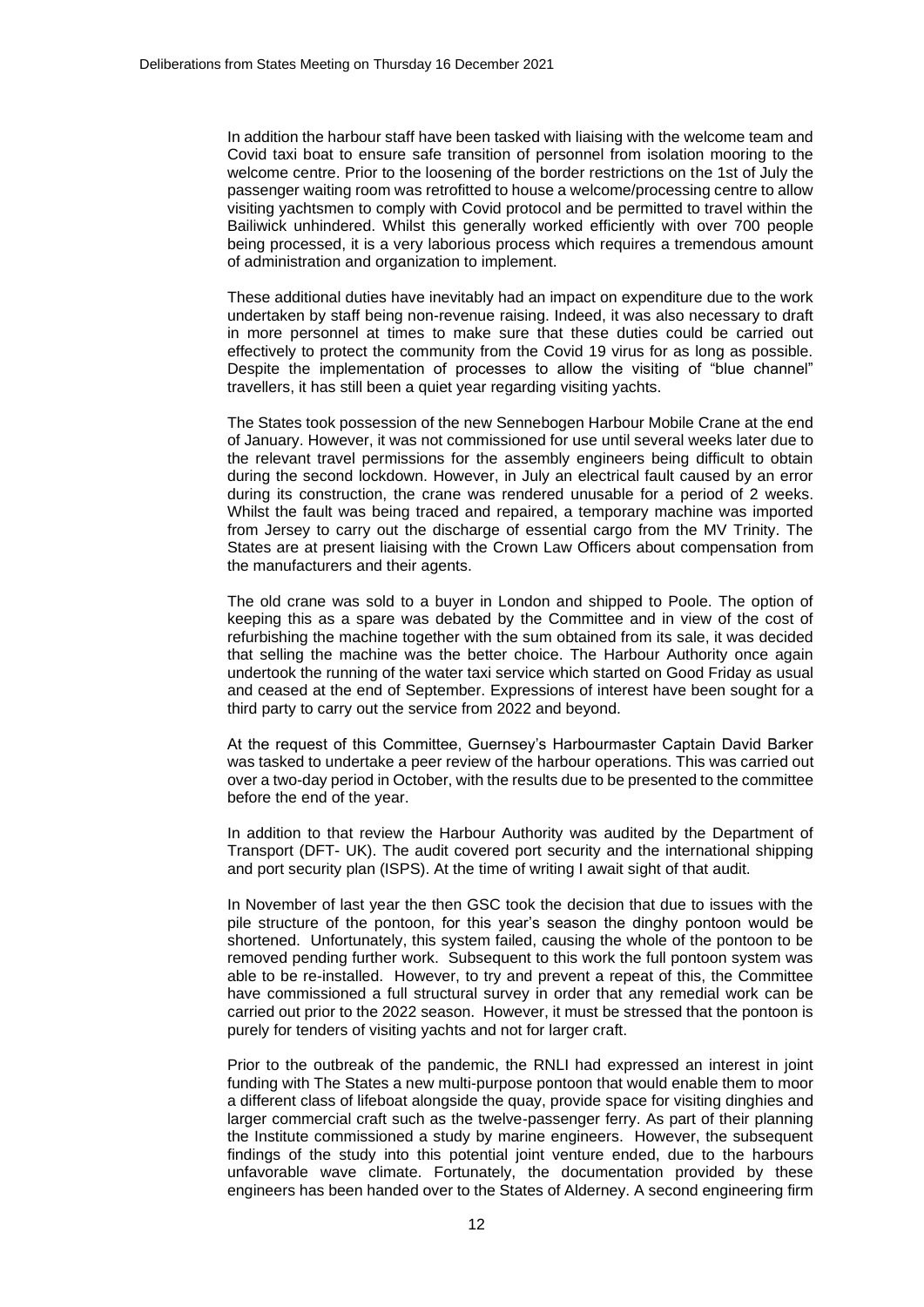has been appointed to carry out an additional feasibility study on behalf of the States of Alderney. A paper to include options and costings and advice on how best to go ahead will be presented to GSC for consideration once it has been received.

May I conclude by saying a huge thank-you to my fellow committee members for their help and co-operation this year, to the civil servants who have aided the committee, for their endeavors and patience and to the many volunteers who have worked hard helping the committee in providing the services to the island. I wish you all a Happy Christmas and health and happiness for 2022."

#### **Item VIII Intellectual Property Regulations**

**The States of Alderney noted the following legislation:**

- **The European Union (Performers' Rights) (WPPT) (Brexit) (Bailiwick of [Guernsey\) Regulations, 2020](https://www.guernseylegalresources.gg/CHttpHandler.ashx?documentid=81670)**
- **[The European Union \(Copyright\) \(Marrakesh Treaty\) \(Brexit\) \(Bailiwick of](https://www.guernseylegalresources.gg/CHttpHandler.ashx?documentid=81480)  [Guernsey\) Regulations, 2020](https://www.guernseylegalresources.gg/CHttpHandler.ashx?documentid=81480)**
- **[The European Union \(Patent Co-operation Treaty\) \(Brexit\) \(Bailiwick of](https://www.guernseylegalresources.gg/CHttpHandler.ashx?documentid=81669)  [Guernsey\) Regulations, 2020](https://www.guernseylegalresources.gg/CHttpHandler.ashx?documentid=81669)**
- **[The European Union \(Registered Designs\) \(Hague Agreement\) \(Brexit\)](https://www.guernseylegalresources.gg/CHttpHandler.ashx?documentid=81671)  [\(Bailiwick of Guernsey\) Regulations, 2020](https://www.guernseylegalresources.gg/CHttpHandler.ashx?documentid=81671)**
- **[The Copyright \(Bailiwick of Guernsey\) \(Amendment\) Ordinance, 2021](https://www.guernseylegalresources.gg/CHttpHandler.ashx?documentid=82208)**
- **[The Copyright \(Prescribed Libraries, Archives, Museums and Galleries and](https://www.guernseylegalresources.gg/CHttpHandler.ashx?documentid=82211)  [Copying of Copyright Material\) \(Bailiwick of Guernsey\) Regulations,](https://www.guernseylegalresources.gg/CHttpHandler.ashx?documentid=82211) 2021**.

#### **Item IX The European Union (Sea Fisheries, etc.) (Brexit) (Bailiwick of Guernsey) (Amendment) (No. 2) Regulations, 2021**

**The States of Alderney noted "The European Union (Sea Fisheries, etc.) (Brexit) (Bailiwick of Guernsey) (Amendment) (No.2) Regulations, 2021."**

#### **Item X Questions and Reports**

#### **The following Report on Environment Policy Objectives 2020-2025 was received from Mr Ian Carter:-**

"In June 2019 the Policy and Finance committee directed staff to develop a set of draft environmental policy objectives. These policy objectives were subsequently developed and approved by States Members in January 2020 and November 2021. In September 2019 the States of Alderney signed the Blue Islands Charter with several other Crown Dependencies and British Overseas Territories. The Charter underpins Alderney's commitment to a range of environmental issues, focussing on controlling the impact of the Island's activities upon the terrestrial and marine environment. The policy objectives outlined provide a strategic framework around which the island can maintain its commitment to the Blue Islands Charter and develop its response to the ongoing issues of worldwide environmental sustainability highlighted at the recent COP 26 conference in Glasgow earlier this year.

#### **Alderney Environment Policy Objectives 2020 - 25**